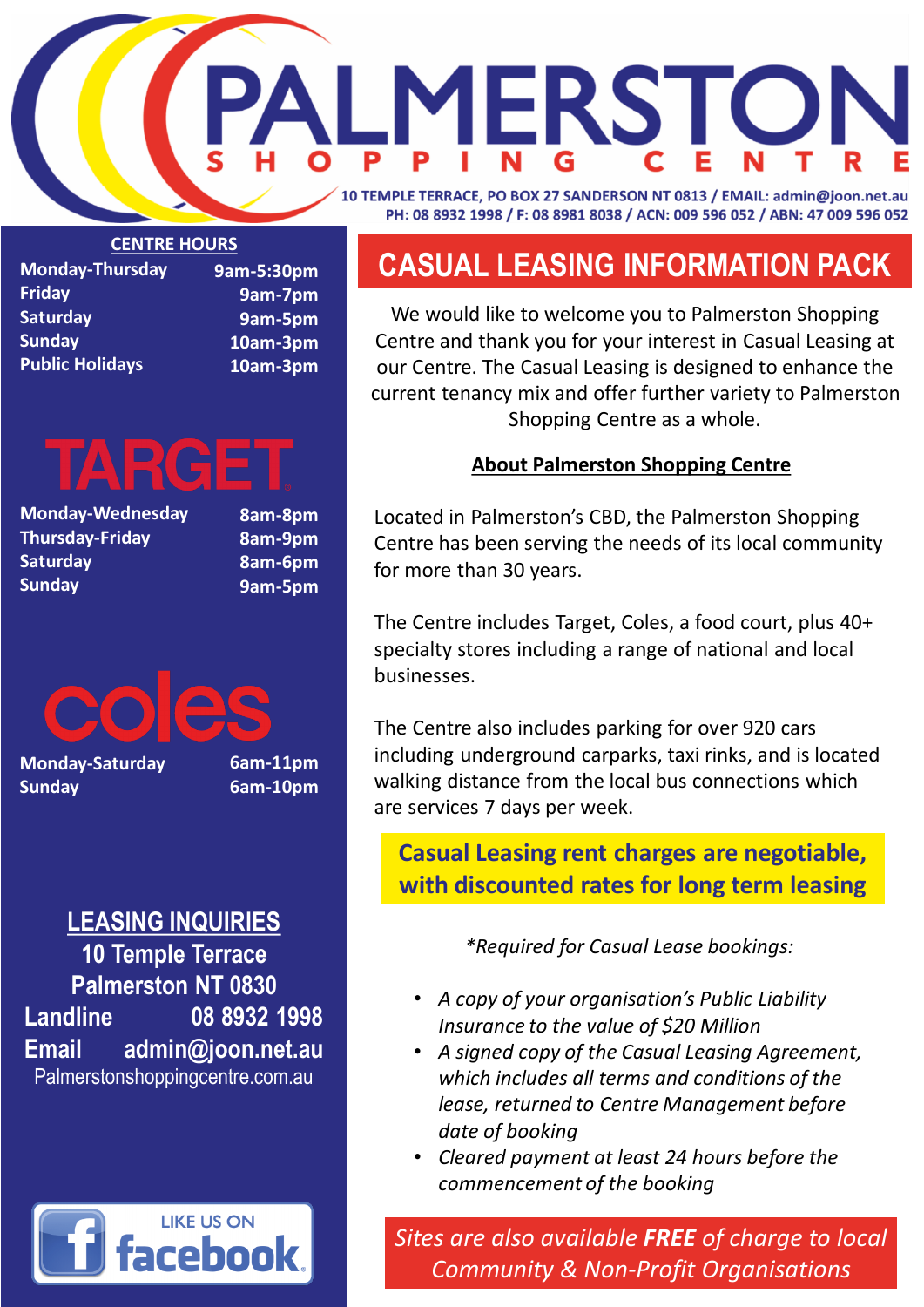**Site 1** – Powered Site Located at the top of our travelators entrance Map Location: in front of TK2

#### **Site 2** – Powered Site

Located near the food court, in front of Rockman's Map Location: Walkway btwn Palmerston Jewellers & ShoeX

## TARGET **Monday-Wednesday Thursday-Friday Saturday**

### **Site 3** – Powered Site Located in front of Smokemart & Territory Multiservice Map Location: in front of TK1

Ies **Monday-Saturday**









# **CASUAL LEASING INFORMATION PACK**

| <b>Monday-Thursday</b> | 9am-5:30pm |
|------------------------|------------|
| <b>Friday</b>          | 9am-7pm    |
| <b>Saturday</b>        | 9am-5pm    |
| <b>Sunday</b>          | 10am-3pm   |
| <b>Public Holidays</b> | 10am-3pm   |

**Sunday**

**8am-8pm 8am-9pm 8am-6pm 9am-5pm**

**Sunday**

**6am-11pm 6am-10pm**

## **LEASING INQUIRIES**

**10 Temple Terrace Palmerston NT 0830**





#### **CENTRE HOURS**